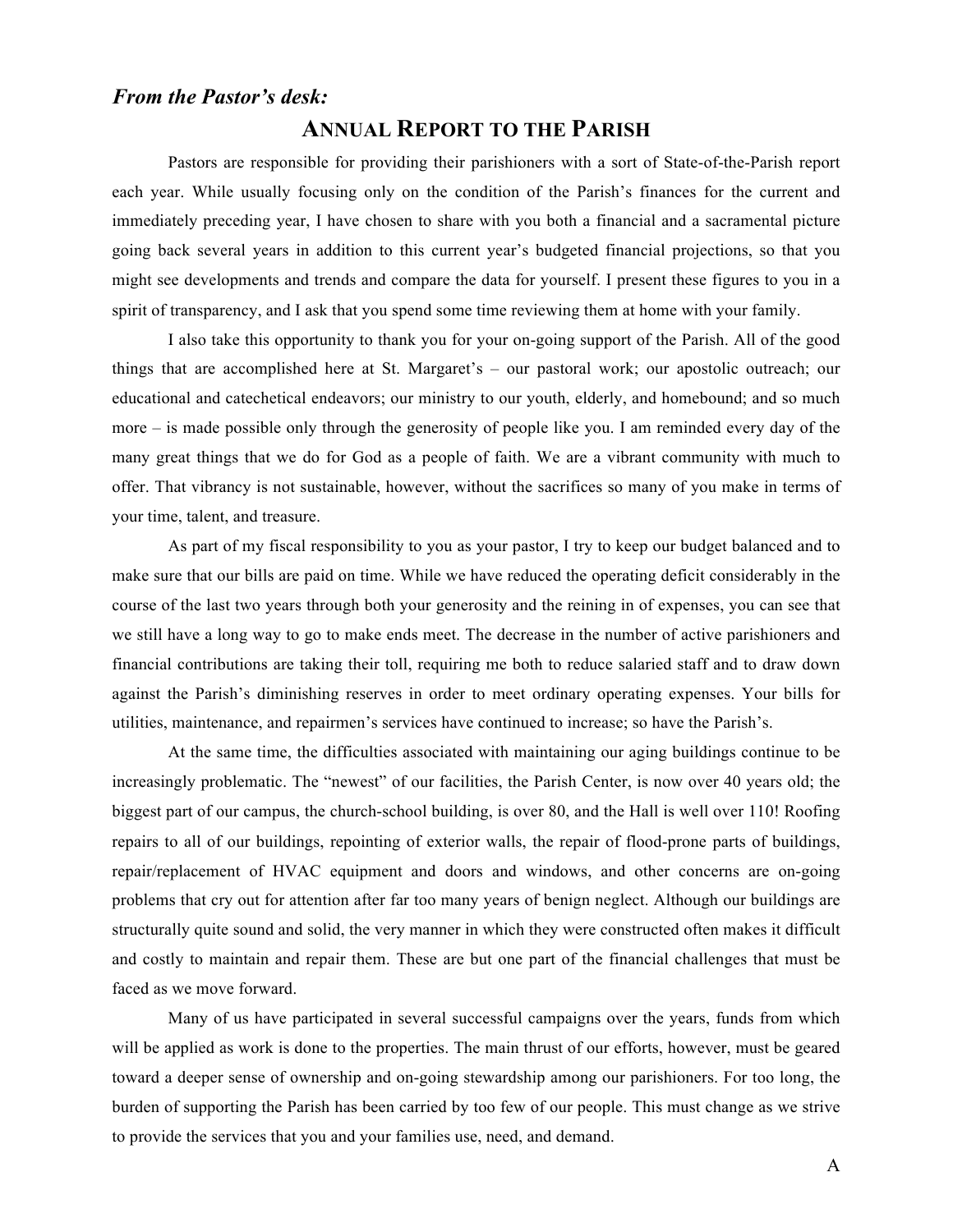Most families who receive envelopes do not use them, and half of those who do use them are still putting very little in them. Although many of you are quite generous, the regular Sunday collections continue to contain mainly one-dollar bills. One or two dollars in the envelope or collection basket may have sufficed in 1950, but do not cut it any more and have not sufficed for years. In this regard, I ask you to pray about your regular donations and to increase your offering as soon as possible. A weekly minimum donation of \$10 per adult, even a \$5 per week increase *per adult* above your current giving levels barely would get us to break even for the year. If you do not do so already, I encourage you to support your Parish through automatic donations using *Faith-Direct* or some other form of electronic bank transfers. You may contact our Parish Offices for more information.

Finally, I realize many people are leery about contributing money to the Church after the latest news reports of clerical sex abuse scandals. While we cannot change the past or ignore the consequences brought about by some clergy, we must remind ourselves that when we give, we do so as an expression of our faith in God and for His greater glory. Your gifts to St. Margaret's make possible the many good things that we do despite the taint of sin that we all experience. Do not allow the sins of others and our collective past to keep you from supporting your Parish.

You may note, too, that there has been a decline, not only in the attendance at Mass but also in the number of baptisms and weddings that we celebrate here at St. Margaret's. This also has been the experience at most of the parishes in the metropolitan area and beyond. We can bemoan the figures and talk about the days when the churches were full, OR we can be active disciples of the Lord and participate in His mission to bring all people to salvation, beginning with our own families and neighbors. Our faith is in Jesus Christ, crucified and risen from the dead. A vibrant, faith-filled community of active believers is up to you, cooperating with the grace of God and the power of His Holy Spirit within you.

I remind myself each day that this is not *my* parish, but *your* parish. I am merely here to serve you as best as I can while I'm assigned here. I will never ask you to do anything that I myself am not willing to do first. Over the past 159 years since the Parish's founding among the fields and bogs of Middle Village, priests have come and gone, and the neighborhood has gone from rural to urban/suburban, but the practice of the Faith remains the centrality of our lives as a community. This is *your* Parish and, God willing, it will remain yours and your children's for many years to come. Please consider both increasing your sacrificial support to your Parish now and taking a more active role in what we do here.

May God, Who is never outdone in generosity, bless you and your loved ones abundantly!

## *~ Fr. Armato*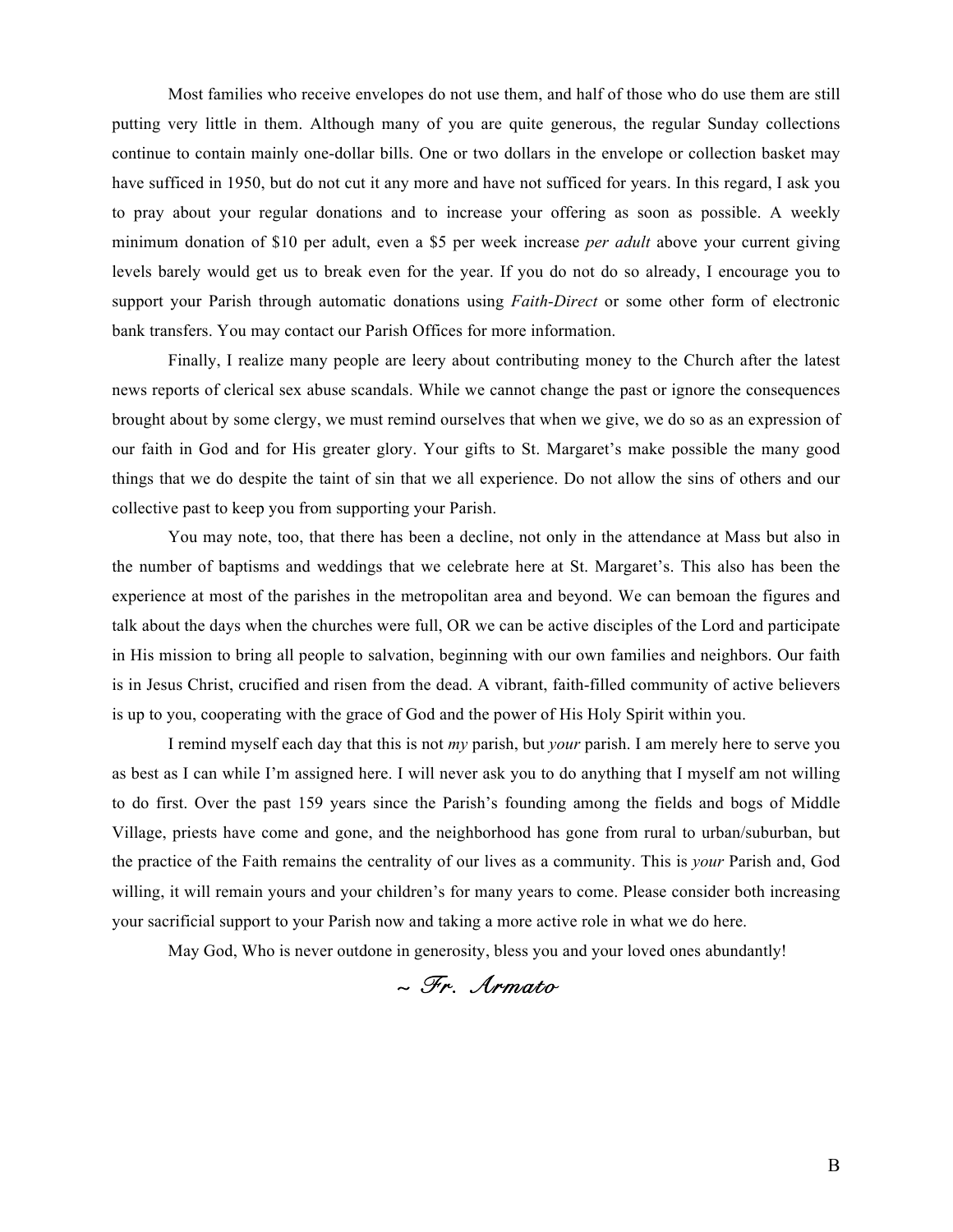# **INCOME SUMMARY (CHURCH OPERATIONS ONLY)**

| ACTUAL September 1, 2013 – August 31, 2018, and BUDGET Projection for Fiscal Year 2018-19 |  |               |  |   |  |  |  |  |  |
|-------------------------------------------------------------------------------------------|--|---------------|--|---|--|--|--|--|--|
|                                                                                           |  | <b>BUDGET</b> |  |   |  |  |  |  |  |
|                                                                                           |  |               |  | . |  |  |  |  |  |

|                                          |                  | <b>BUDGET</b> |            |            |           |           |  |
|------------------------------------------|------------------|---------------|------------|------------|-----------|-----------|--|
|                                          | 2013-14          | 2014-15       | 2015-16    | 2016-17    | 2017-18   | 2018-19   |  |
| <b>INCOME</b>                            |                  |               |            |            |           |           |  |
| <b>Sunday Collections</b>                | 403,377          | 385,319       | 356,510    | 389,079    | 407,062   | 416,000   |  |
| <b>Easter &amp; Christmas</b>            | 47,518           | 62,270        | 46,700     | 43,225     | 37,661    | 42,000    |  |
| <b>Fundraising</b>                       | 83,156           | 81,369        | 80,507     | 45,085     | 38,515    | 40,000    |  |
| <b>Donations / Bequests</b>              | 84,361           | 196,125       | 79,079     | 96,500     | 167,062   | 50,000    |  |
| <b>Capital Campaign</b>                  | $\boldsymbol{0}$ | $\bf{0}$      | 108,291    | 33,169     | 67,700    | 60,000    |  |
| <b>All Programs</b>                      | 67,715           | 63,091        | 144,312    | 37,991     | 222,994   | 167,000   |  |
| Candles                                  | 32,801           | 37,413        | 33,409     | 34,818     | 33,675    | 40,000    |  |
| Poor / St. Vincent de<br>Paul            | 6,866            | 6,904         | 6,646      | 10,906     | 21,477    | 20,000    |  |
| <b>All Other Income</b>                  | 345,046          | 159,642       | 165,322    | 218,013    | 160,867   | 201,314   |  |
| <b>TOTAL INCOME</b>                      | 1,070,840        | 992,133       | 1,020,786  | 908,786    | 1,157,013 | 1,036,314 |  |
| <b>EXPENSES</b>                          |                  |               |            |            |           |           |  |
|                                          |                  |               |            |            |           |           |  |
| Salaries: Clergy & Lay                   | 384,407          | 374,050       | 358,456    | 409,696    | 410,560   | 421,842   |  |
| <b>All Employee Benefits</b>             | 144,442          | 162,810       | 177,040    | 179,086    | 165,474   | 153,600   |  |
| Household                                | 20,428           | 17,957        | 17,683     | 13,125     | 6,716     | 7,800     |  |
| Office                                   | 52,157           | 57,412        | 43,183     | 70,710     | 54,396    | 47,120    |  |
| <b>All Programs</b>                      | 59,066           | 73,847        | 62,475     | 30,312     | 156,210   | 140,000   |  |
| Insurance                                | 53,892           | 54,043        | 56,276     | 66,890     | 70,828    | 78,000    |  |
| Liturgical                               | 26,377           | 24,407        | 20,602     | 21,989     | 16,016    | 22,500    |  |
| Gas                                      | 26,145           | 27,353        | 20,469     | 36,993     | 32,850    | 35,000    |  |
| <b>Electricity/Water/Sewer</b>           | 52,147           | 59,132        | 82,521     | 72,846     | 41,183    | 40,000    |  |
| <b>Regular Maintenance</b>               | 95,248           | 100,288       | 77,855     | 66,383     | 57,933    | 61,000    |  |
| <b>Major Repairs</b>                     | $\boldsymbol{0}$ | 148,770       | 197,510    | 6,445      | 1,900     | 25,000    |  |
| <b>Diocesan Assessments</b>              | 65,600           | 61,900        | 61,900     | 54,000     | 41,600    | 43,300    |  |
| <b>Capital Campaign</b>                  | $\boldsymbol{0}$ | 873           | $\bf{0}$   | 12,159     | 255       | $\bf{0}$  |  |
| <b>Fundraising</b>                       | 40,125           | 35,148        | 36,290     | 21,563     | 16,715    | 15,000    |  |
| <b>All Other</b>                         | 32,945           | 43,617        | 28,712     | 62,410     | 120,651   | 43,000    |  |
| <b>TOTAL EXPENSES</b>                    | 1,052,979        | 1,241,607     | 1,240,972  | 1,124,607  | 1,193,287 | 1,133,162 |  |
|                                          |                  |               |            |            |           |           |  |
| <b>NET</b><br><b>SURPLUS / (DEFICIT)</b> | 17,861           | (249, 474)    | (220, 186) | (215, 821) | (36, 274) | (96, 848) |  |